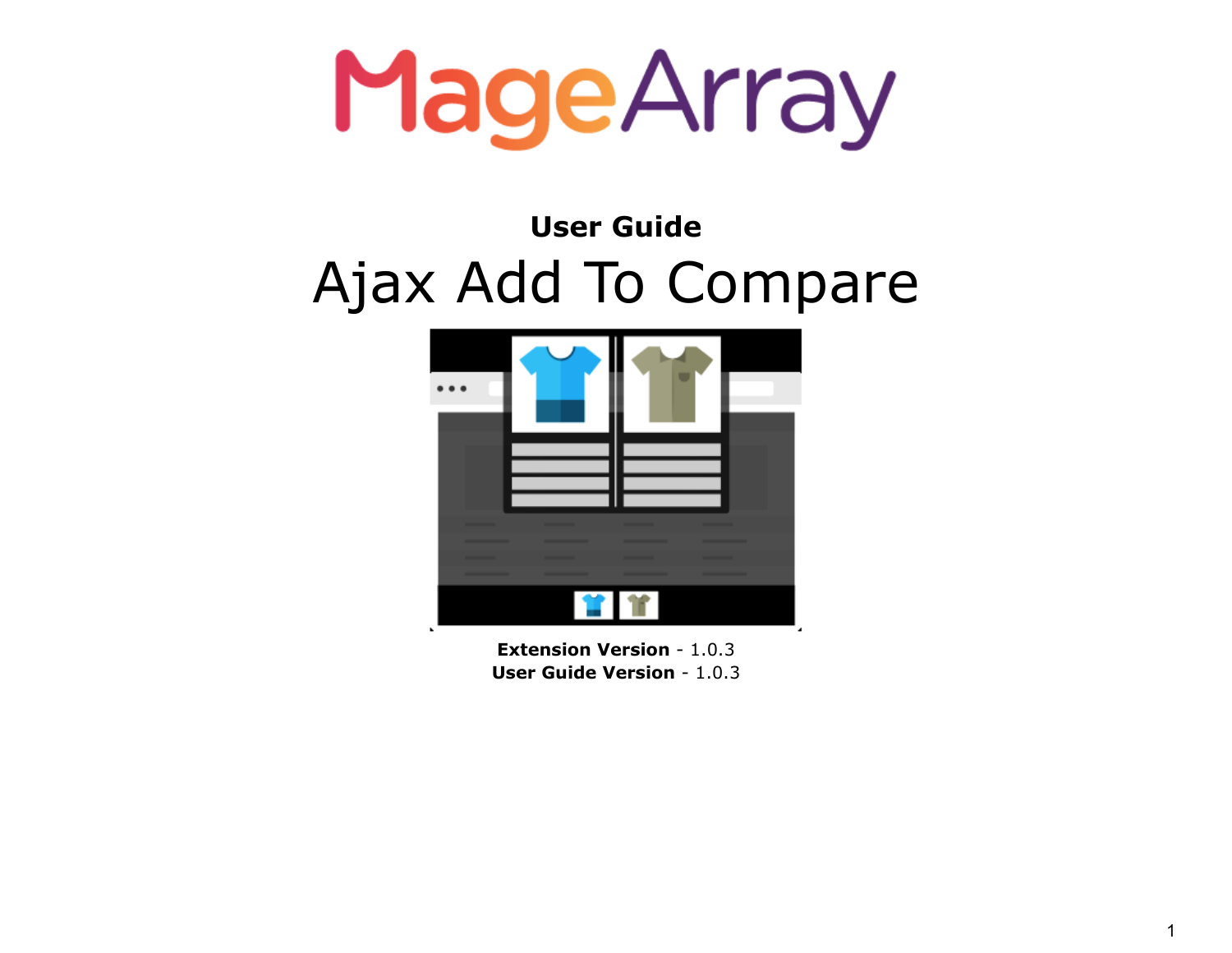

## **Ajax Add To Compare V-1.0.3**

## Content

**[Introduction](#page-2-0)**

**[Installation](#page-2-1)**

**[Usage](#page-3-0)**

**[Admin](#page-3-1)**

**Ajax Add To Compare [Configuration](#page-3-2) [General](#page-4-0) Setting [Frontend](#page-5-0)**

**Ajax [Compare](#page-5-1) Box**

**[Support](#page-7-0)**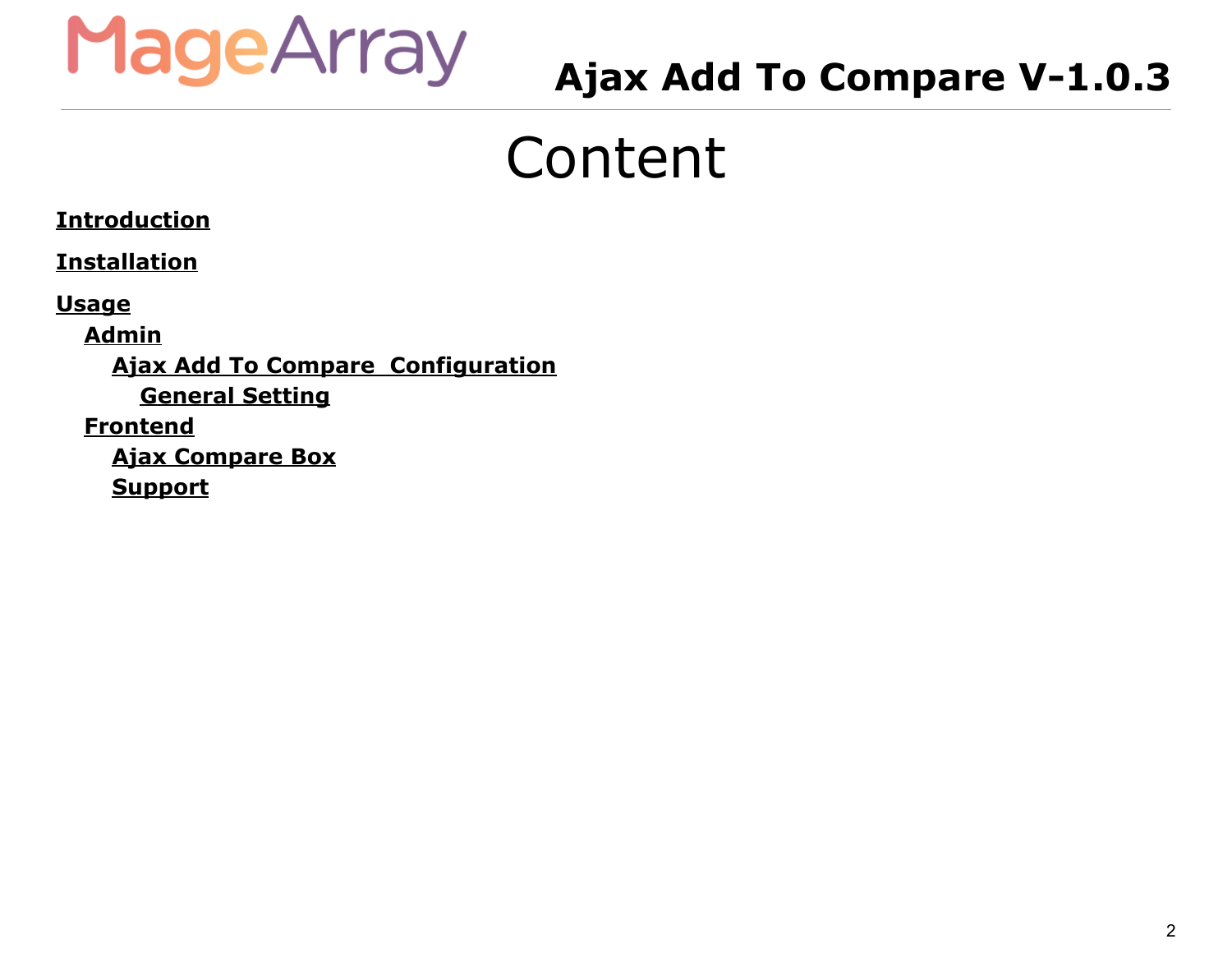## **Ajax Add To Compare V-1.0.3**

#### **Introduction**

<span id="page-2-0"></span>The Ajax add to compare extension will allow customer to add product into compare from any page as long as "Add To Compare" is available on that page such as home page, category page, product page,search result page without reloading the whole page.

Full features list

1)Ajax add to compare

2)Ajax remove from compare list

<span id="page-2-1"></span>3)Draw users attention by providing them with immediate loadable compare products in one box at bottom.

#### **Installation**

- Backup your web directory and store database
- Download extension installation package
- Disable Magento Cache run command "**php bin/magento cache:disable**" using SSH from your magento root directory
- Upload contents of the extension installation package to your "**app/code/MageArray/AjaxCompare**" directory
- Then run commands "**php bin/magento setup:upgrade**" using SSH from your magento root directory
- Enable Magento Cache run command "**php bin/magento cache:enable**" using SSH from your magento root directory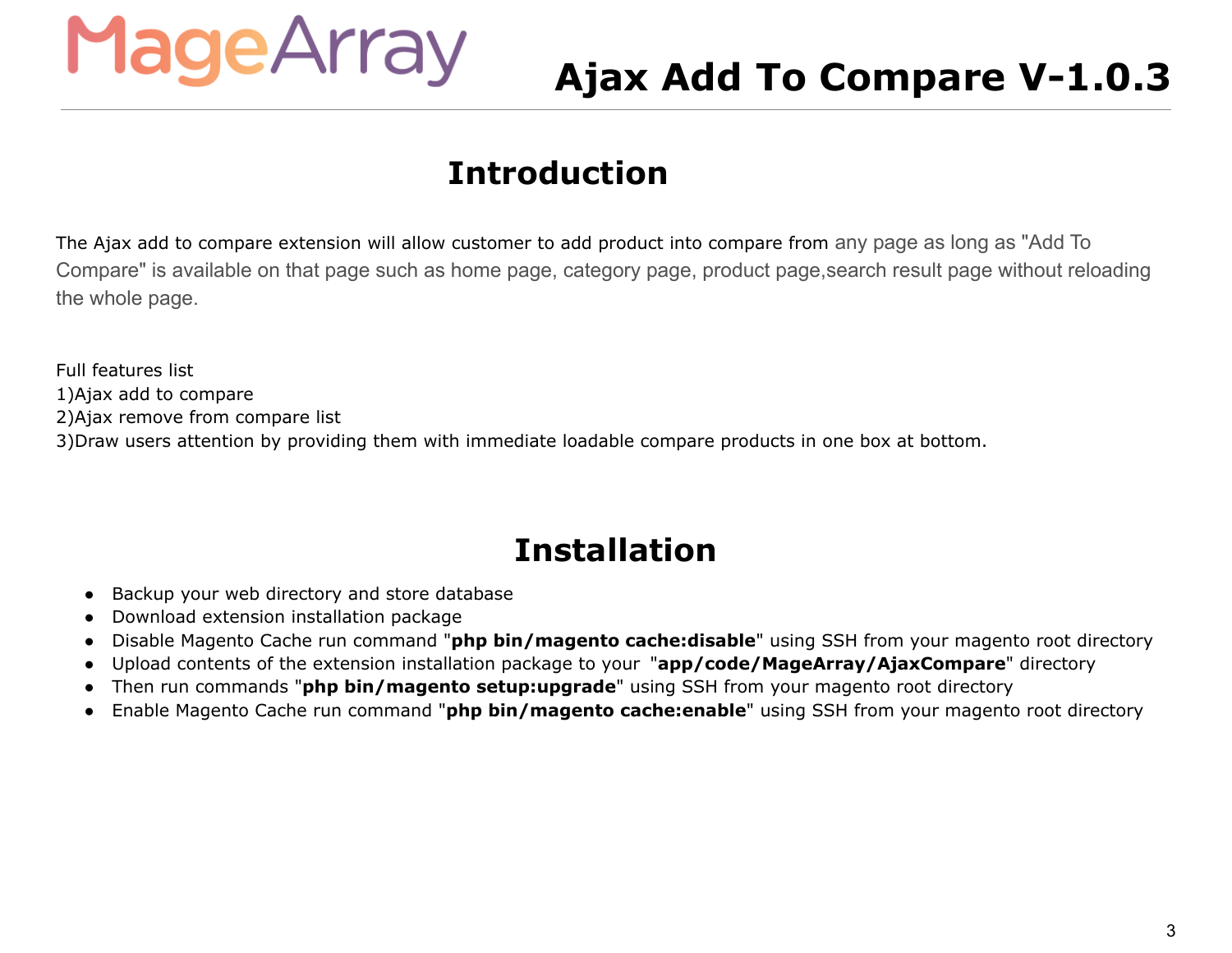## **Ajax Add To Compare V-1.0.3**

**Usage**

#### <span id="page-3-1"></span><span id="page-3-0"></span>**Admin**

<span id="page-3-2"></span>Ajax Add To Compare Configuration

To configure the Ajax add to compare Extension for Magento, navigate to **Stores >> Settings >> Configuration >> MageArray Extensions >> Ajax Add To Compare**

| Configuration                                             |                    |                 |                               |                                                        |                      |  | $\bullet$ admin $\bullet$ |
|-----------------------------------------------------------|--------------------|-----------------|-------------------------------|--------------------------------------------------------|----------------------|--|---------------------------|
| <b>Store View:</b><br>Default Config $\blacktriangledown$ | 3                  |                 |                               |                                                        |                      |  | <b>Save Config</b>        |
| MageArray Extensions                                      | $\curvearrowright$ | <b>Settings</b> |                               |                                                        |                      |  | ଚ                         |
| Ajax Add To Compare                                       |                    |                 | Enabled<br>[store view]       | Yes<br>Select Yes for enable ajax compare in frontend. | $\blacktriangle$     |  |                           |
| <b>GENERAL</b>                                            | $\checkmark$       |                 | <b>Show Compare Box Below</b> | Yes                                                    | $\blacktriangledown$ |  |                           |
| <b>CATALOG</b>                                            | $\checkmark$       |                 | [store view]                  | Select Yes to show easy compare box at bottom.         |                      |  |                           |
| <b>CUSTOMERS</b>                                          | $\checkmark$       |                 |                               |                                                        |                      |  |                           |
| <b>SALES</b>                                              | $\checkmark$       |                 |                               |                                                        |                      |  |                           |
| <b>SERVICES</b>                                           | $\checkmark$       |                 |                               |                                                        |                      |  |                           |
| <b>ADVANCED</b>                                           | $\checkmark$       |                 |                               |                                                        |                      |  |                           |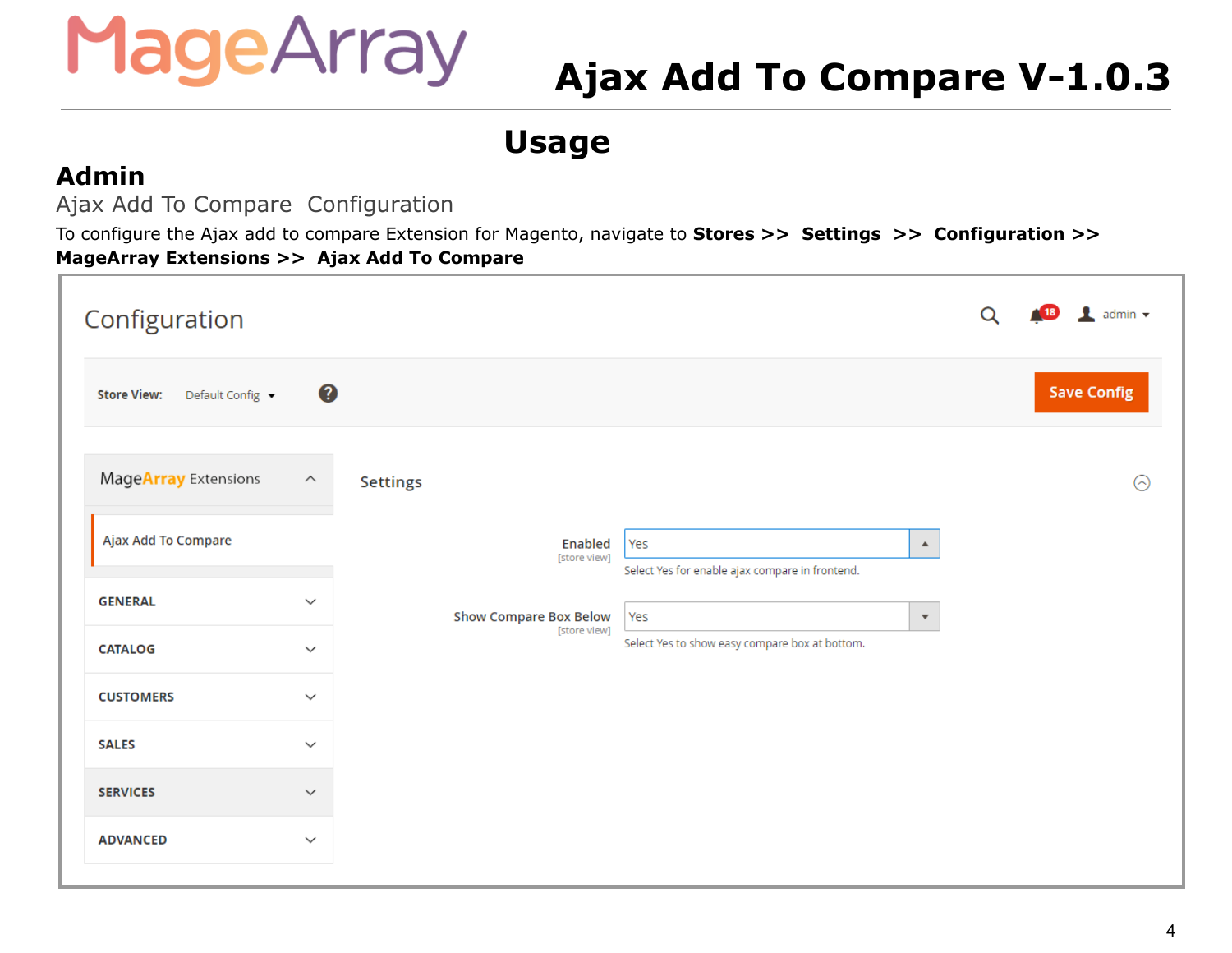## **Ajax Add To Compare V-1.0.3**

<span id="page-4-0"></span>General Setting

- **Enabled -** You can set Module yes/no.
- **Show Compare Box -** You can set yes/no for effective compare box at the bottom of page on category page and product page.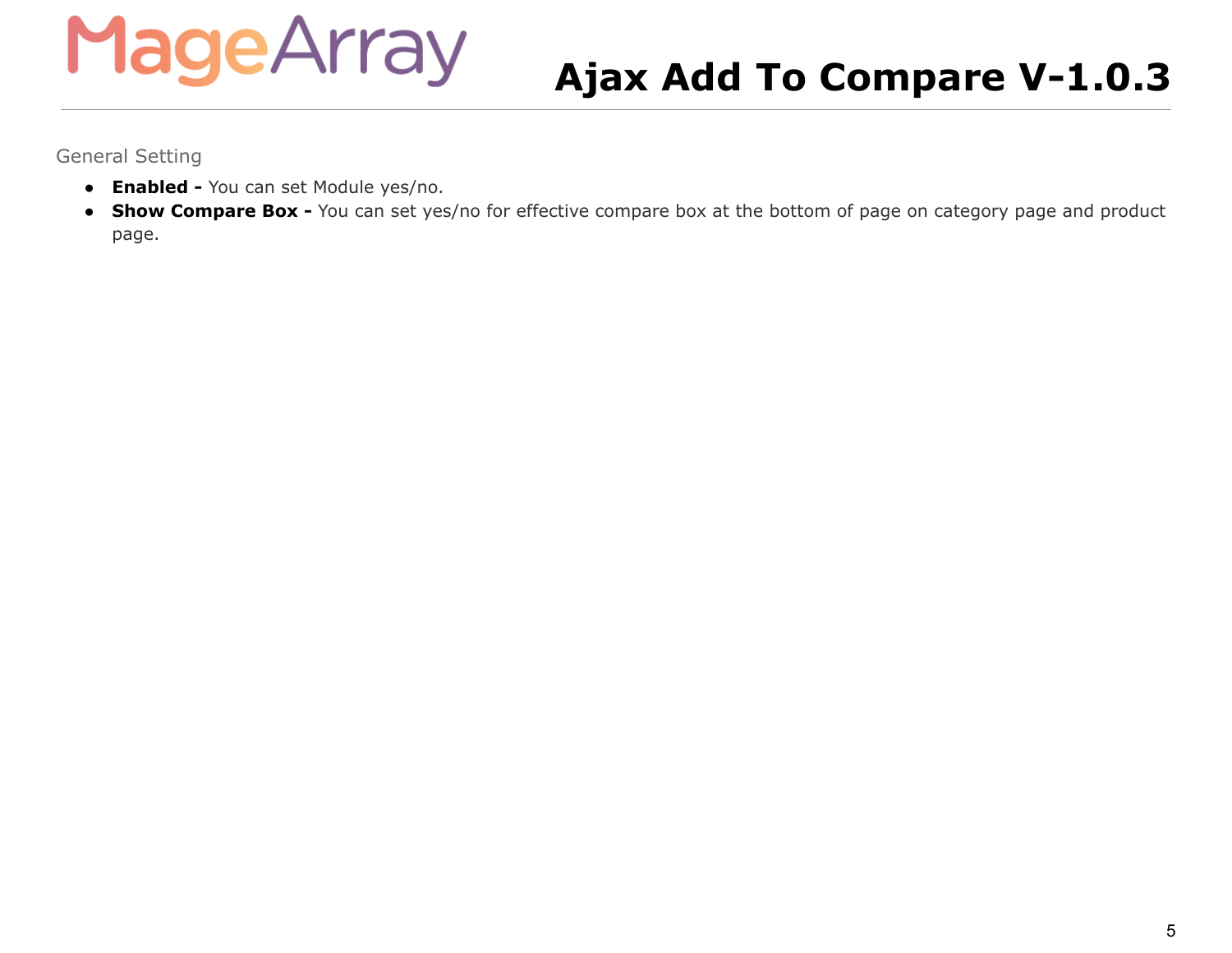## **Ajax Add To Compare V-1.0.3**

#### <span id="page-5-0"></span>**Frontend**

<span id="page-5-1"></span>Ajax Compare Box

On all pages one box is there.you can slide it up and down to see your compare product list.also you can remove product from compare without loading page from that box.

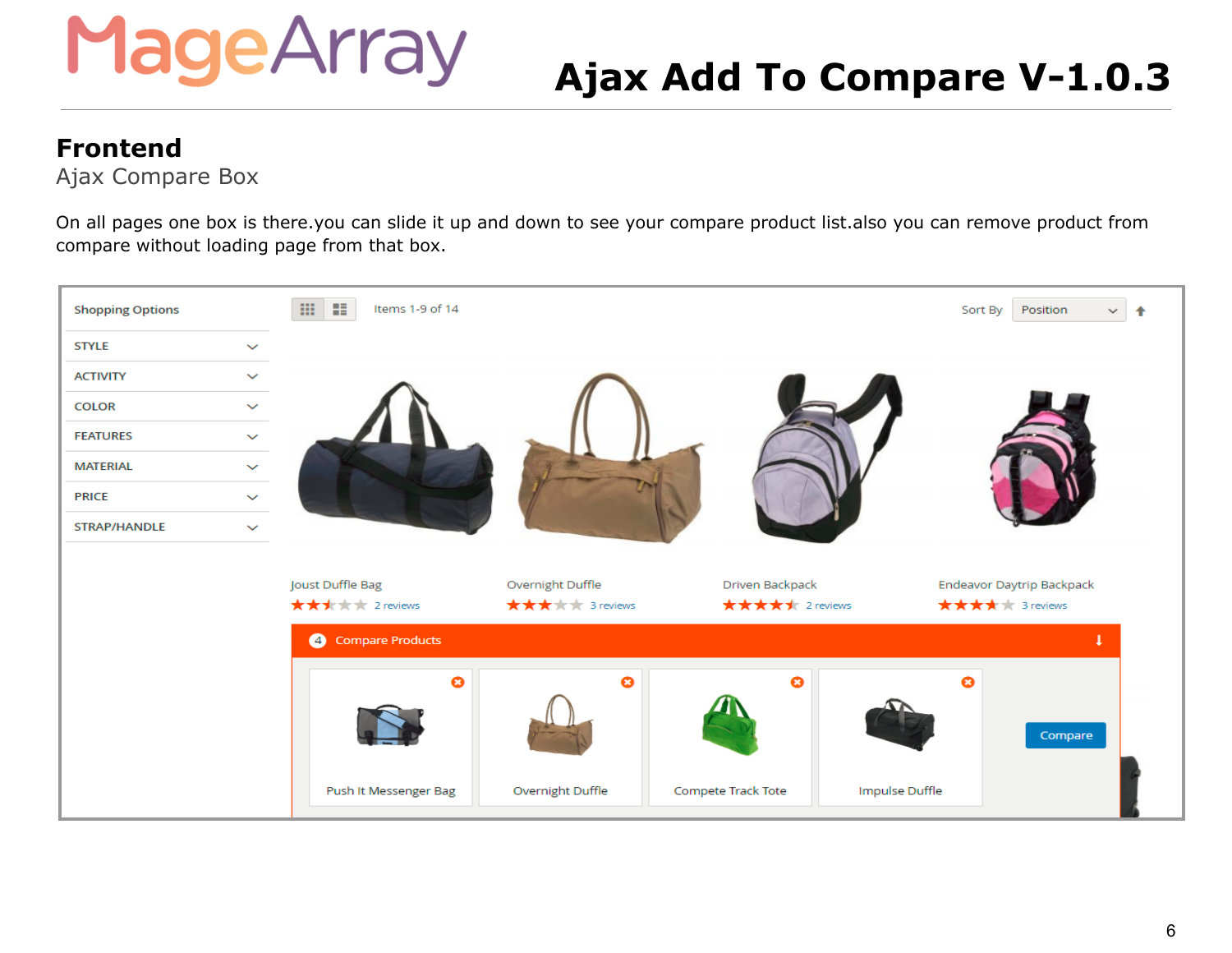

### **Ajax Add To Compare V-1.0.3**

#### **Ajax Remove From Compare View Page**